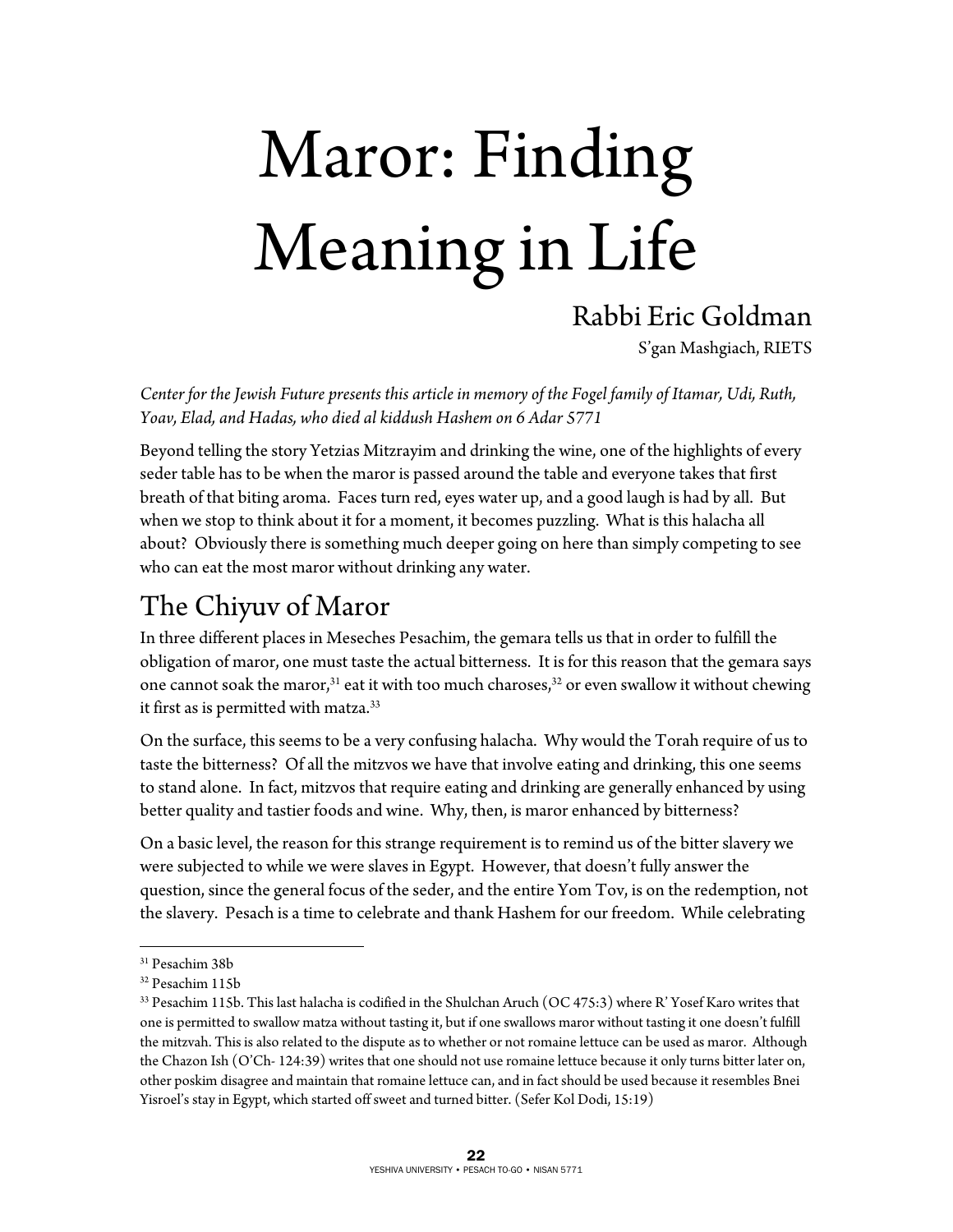our freedom does create the need to remember that we were enslaved, why does it have to be to the extent that we have to physically taste the bitterness?

# In Contrast to *Magid*

In stark contrast to maror is the gemara's principle<sup>34</sup> that is the basis for the nusach of Magid, namely to be *maschil b'gnus umisayeim bishevach,* to begin with derogatory statements about our past and to finish Magid with praise of Hashem. The Abudraham<sup>35</sup> and the Maharsha<sup>36</sup> both explain this structure as a way to keep in mind that the sole purpose of recalling the depths to which we had sunk is in order to fully appreciate what Hashem had done for us. As we realize how dire our situation was, the greater becomes our praise. According to this understanding, remembering our dark beginnings has no intrinsic value in and of itself. Rather, it allows us to more fully appreciate where we stand now.

Does this same concept of remembering the bad to appreciate the good relate to maror, or are we simply recalling the bitterness purely for the bitterness itself?

Perhaps we can shed some light on the issue based on the following gemara:

*In the time to come the Holy One, blessed be He, will bring the Evil Inclination and slay it in the presence of the righteous and the wicked. To the righteous it will have the appearance of a towering hill, and to the wicked it will have the appearance of a hair thread. Both the former and the latter will weep; the righteous will weep saying, 'How were we able to overcome such a towering hill!' The wicked also will weep saying, 'How is it that we were unable to conquer this hair thread!'* 

לעתיד לבא מביאו הקדוש ברוך הוא ליצר הרע ושוחטו בפני הצדיקים ובפני הרשעים. צדיקים נדמה להם כהר גבוה, ורשעים נדמה להם כחוט השערה . הללו בוכין, והללו בוכין. צדיקים בוכין ואומרים: היאך יכולנו לכבוש הר גבוה כזה! ורשעים בוכין ואומרים: היאך לא יכולנו לכבוש את חוט השערה הזה! **מסכת סוכה דף נב.**

#### **Sukkkah 52a**

Why should the righteous cry over the death of the Yetzer Hara when they should rejoice? The Maharsha adds that we should not attempt to explain that the righteous were crying tears of joy because the gemara seems to equate the crying of the righteous with the crying of the wicked. What then could possibly be the reason for mourning over the death of the Yetzer Hara?

Chazal use this gemara to explain a crucial principle of life: to not lose sight of the importance of the struggle itself. It has become an expectation of society that life should be easy. Any challenges or suffering that may come our way are divergences from the normal way of life and will automatically pass us by shortly, allowing us to return to our relaxed and peaceful existence. We all expect a happy ending and to live happily ever after.

However, the righteous had the opposite perspective on life. They understood that without the Yetzer Hara, their lives would now become stress-free. Problems will be solved automatically and challenges will be easily overcome. Life will be easy. In the eyes of the righteous, that is

 $\overline{a}$ 

<sup>34</sup> Pesachim, 116a

<sup>35</sup> Hagadah, s.v Avadim Hayinu

<sup>36</sup> Chiddushei Agadita, Pesachim, 116a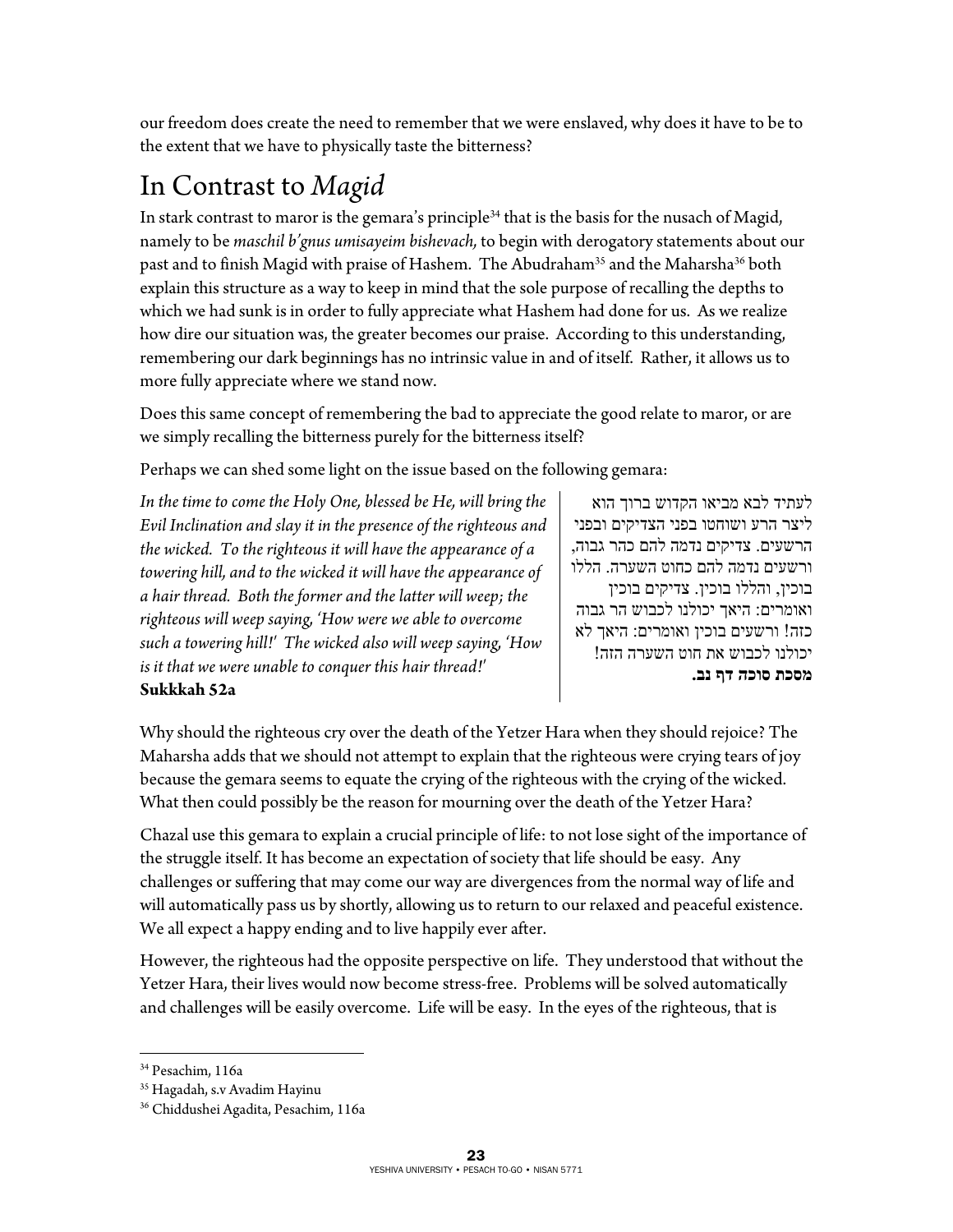indeed reason for mourning. Because they understood that without the struggles and without the challenges, we lose out on the opportunity to add real meaning to our lives. To not just simply sit back and expect the world, both the spiritual and the physical, to be handed to us on a silver platter, but rather to feel the meaning within the struggle.

*Don't say "when I become free, I will learn", for perhaps you will not become free.* 

ואל תאמר לכשאפנה אשנה שמא לא תפנה: **אבות ב:ד**

**Avos 2:4** 

We generally assume that when we are faced with a challenge or we are struggling, we need to pause our Avodas Hashem and deal with the challenge. However, the mishna in Avos instructs us otherwise. Perhaps we are not *supposed* to be "free." Perhaps what Hashem really wants from us is to study Torah and come closer to Him while in our troubled state. While we hope not to have hardships in our life, real life includes hardships. A crucial test of our commitment to Torah and Hashem happens when we are faced with tests and we are able to succeed and overcome them.

# A Deeper Understanding of Maschil B'gnus

Oftentimes the challenges we deal with in our lives simply disappear or resolve themselves. It is in those situations that we are able to appreciate what we have by realizing how difficult the situation was. The greater the stress, the greater the relief and appreciation. On Pesach we relive those difficult experiences so that we can fully praise Hashem and recognize how much He helped us.

Therefore, during Magid, we focus on two low points in Jewish history:<sup>37</sup> that our forefathers were idol worshippers and the terrible enslavement of Egypt. These two examples of trying experiences represent two very different situations. Being an idol worshipper is an internal experience, something within our own selves. In contrast, being enslaved in Egypt was an external experience, brought upon us by the Egyptians. These two episodes were chosen to be recalled on the seder night because they capture the essence of troubles that we face in our daily lives which, when overcome, help us appreciate our lives more.

Unfortunately, there are trying times and episodes in our lives that never get resolved. These circumstances can drain our energy and leave us feeling helpless and hopeless. What is the purpose of these bitter experiences?

# Finding Meaning in Life

Through his own horrific experience surviving the atrocities of the Holocaust, Dr. Viktor Frankl taught us an invaluable lesson on how to view the challenges and the suffering in our lives. In his book, Man's Search for Meaning, Frankl explains that in order to live a fulfilling life, one must find meaning in that life. However, he cautions us not to expect that meaning to be automatic or even to come easily. Granted, there are times that we are fortunate to see meaning in our daily lives through our avodas Hashem, our personal relationships, or our profession. However, very

 $\overline{a}$ <sup>37</sup> See Pesachim, 116a for a discussion of which event is considered the "gnus" that we focus on.